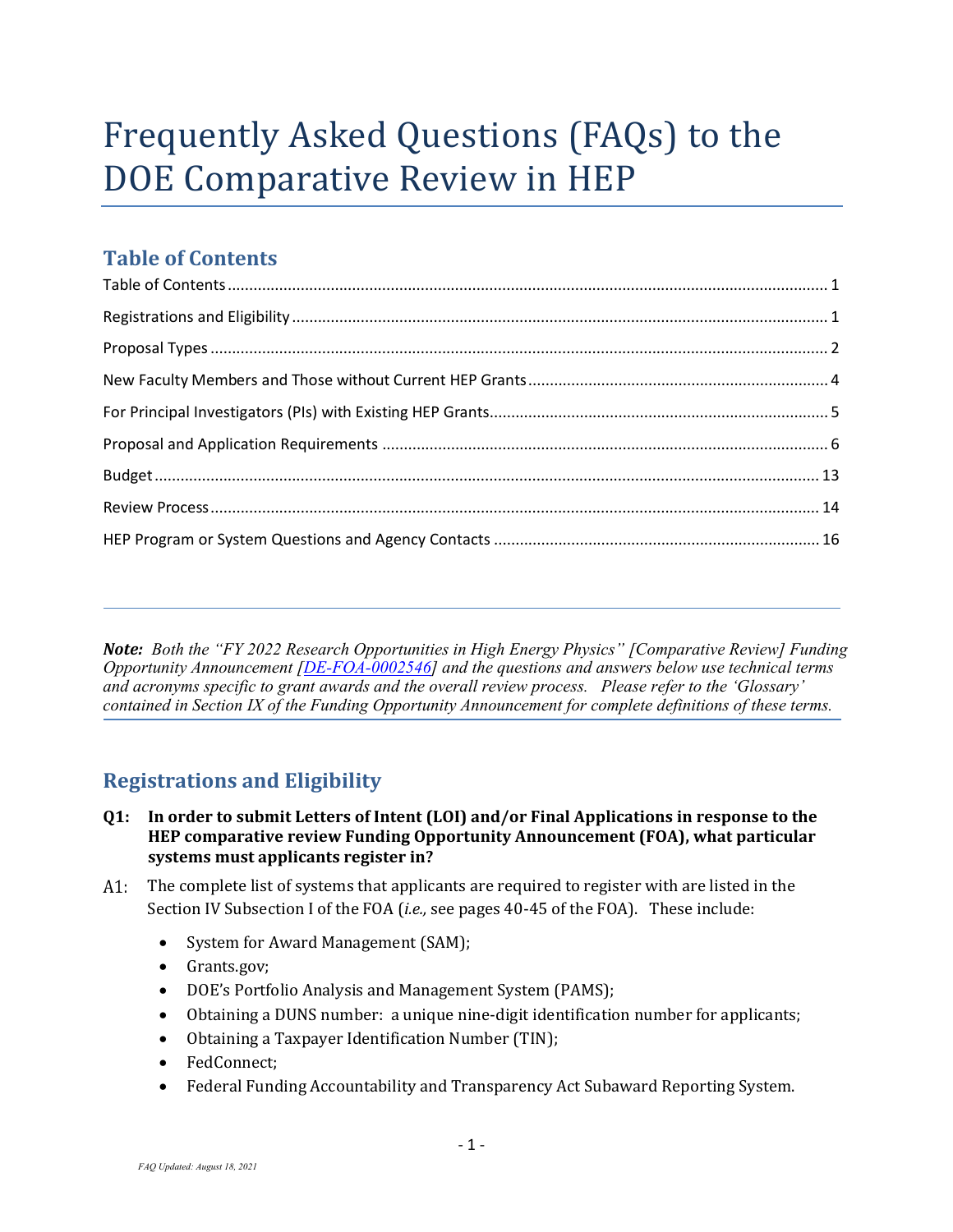As indicated in the FOA, registering in certain systems may take several weeks to process and complete. Therefore, the DOE Office of Science (SC) encourages applicants to register in all systems as soon as possible and well before the relevant deadlines.

#### **Q2: As indicated in the HEP comparative review FOA, submitting a LOI is not required. Therefore, I did not submit the LOI, but do I still need to register in PAMS?**

 $A2:$ Yes. Since several of our systems tend to be linked with one another for processing the full application and since final award decisions by DOE are conducted through PAMS, it is highly encouraged to register in *all* systems that are specified in the FOA regardless of whether or not a LOI was submitted.

#### **Q3: Who is eligible to apply to the HEP comparative review program?**

A3: The eligibility requirements are detailed in Section III of the FOA.

#### <span id="page-1-1"></span>**Q4: I have accepted a position as a tenure-track or tenured faculty member at a regionallyaccredited domestic institution of higher education, but I have not yet begun the job. Am I eligible to be a senior investigator in the HEP comparative review program?**

In order to be eligible as a senior investigator for the FY 2022 comparative review in HEP, you A4: must be employed in the position by the application due date, October 5, 2021. Further, in order to assist DOE during the processing of the submitted application, DOE requests the institution provide a brief letter verifying the position, title, and effective date of employment in Appendix 10 of the application.

#### **Q5: How do I know whether my institution is regionally-accredited?**

 $A5:$ The U.S. Department of Education maintains a list of the current regional accrediting agencies at: <https://ope.ed.gov/accreditation/agencies.aspx>.

# <span id="page-1-0"></span>**Proposal Types**

# **Q6: What kinds of proposals are you looking for?**

The DOE Office of High Energy Physics (HEP) is soliciting proposals for research in HEP for its comparative review FOA. All applications must address at least one of the six HEP research subprograms described in the FOA. Proposals that are not consistent with the scope of the research described in the FOA maybe administrativelydeclined without review.

#### **Q7: How will you handle proposals that are not for direct support of research, like conferences, project-specific R&D or fabrication, experiment operations, computing support, etc.?**

- $A$ . All such applications must be submitted to the general SC open solicitation  $DE\text{-FOA}$ [0002414](https://science.osti.gov/-/media/grants/pdf/foas/2020/SC_FOA_0002181.pdf)]. The HEP comparative review FOA [[DE-FOA-0002546](https://science.osti.gov/hep/Funding-Opportunities/)] is for direct support of HEP research activities.
- **Q8: Can I submit a research proposal to the general SC open solicitation instead of the HEP comparative review FOA?**
- New or renewal proposals submitted to the general SC solicitation (*i.e.,* DE-FOA-0002414,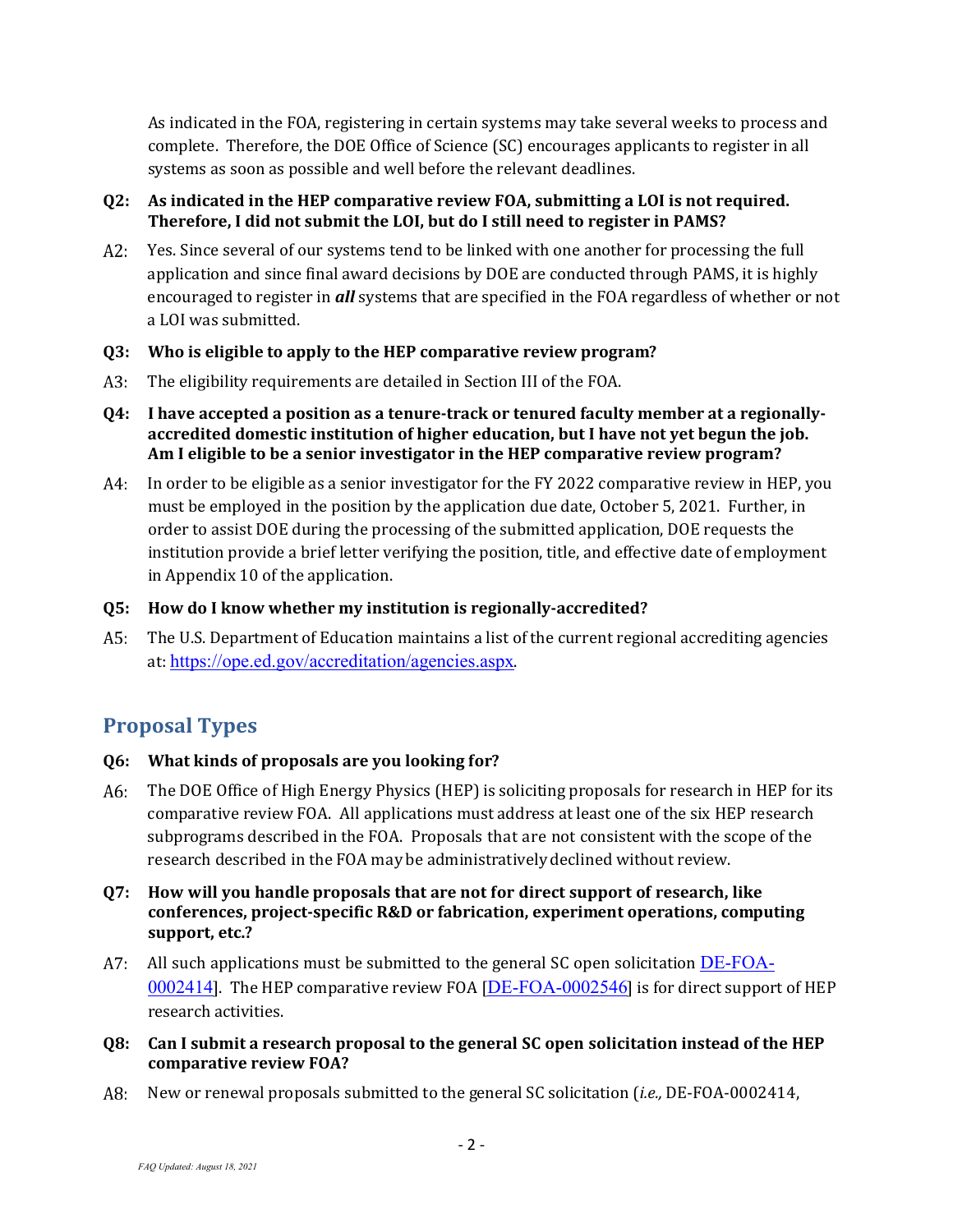available at the URL: *<http://science.osti.gov/hep/funding-opportunities/>*) will be reviewed following standard merit review criteria (see Section V of the general SC solicitation); however, funding available to respond to proposals submitted to the general SC solicitation will be extremelylimited.

- <span id="page-2-0"></span>**Q9: I have an existing research grant funded through DOE and I will be submitting a proposal to FY 2022 HEP comparative review FOA. Should the proposal be submitted as a "new" or "renewal" application?**
- A9: The type of application to submit is fully described in Section II Subsection G of the comparative review FOA. In determining whether to submit a "new" vs. "renewal" application, the proposal must satisfy the different criteria listed there and must correspondingly be marked as such on the SF-424 Research & Related (R&R) cover page accompanying the application. For cases with multiple co-investigators see also [Q18: below.](#page-4-1) If you still have questions about the type of application to submit, please email [sc.hepfoa@science.doe.gov.](mailto:sc.hepfoa@science.doe.gov)

#### **Q10: I am planning to submit a "renewal" application to the FY 2022 HEP comparative review FOA. Am I required to complete and submit 'Renewal Proposal Products' through the Office of Science PAMS website?**

A10: Yes. Please refer to Section II Subsection G of the FOA for further information as well as Section 9.2 of the PAMS User Guide, which is available at the URL: *[https://pamspublic.science.energy.gov/WebPAMSEPSExternal/CustomInterface/Common/E](https://pamspublic.science.energy.gov/WebPAMSEPSExternal/CustomInterface/Common/ExternalUserGuide.pdf) [xternalUserGuide.pdf](https://pamspublic.science.energy.gov/WebPAMSEPSExternal/CustomInterface/Common/ExternalUserGuide.pdf)*

Applicants completing this section in PAMS must enter each product created during the previous project period of the award. Example products include: publications, intellectual property, technologies or techniques, and other products such as database or software publically available. Accessibility to this section in PAMS will be available to the applicant after the application has been submitted to DOE; all information must be entered within five calendar days after the submission. The submitted product list will be sent to reviewers to be considered as part of the merit review of the application. The application will not be considered complete and cannot be sent for review until the renewal proposal product list has been submitted.

- **Q11: I am a collaborator on a large HEP experiment, and therefore, an author with several other international collaborators on many publications by the experiment. For the Renewal Proposal Products section in PAMS on 'publications', should I list all the publications that the experiment produced during my grant's previous project period or only the ones where I was the primary author?**
- For the 'publication' section in the Renewal Proposal Products in PAMS, Principal Investigators collaborating on large HEP experiments should list the publications where they were the primary author (*i.e.,* one of the main contributors to the paper). Of course, PIs are free to enter all the publications that the collaboration published during the previous project period, but for the HEP comparative review process, DOE and merit reviewers are mainly interested in the ones where the PI was a primary author.
- **Q12: During the comparative review process, are there any differences in regards to merit**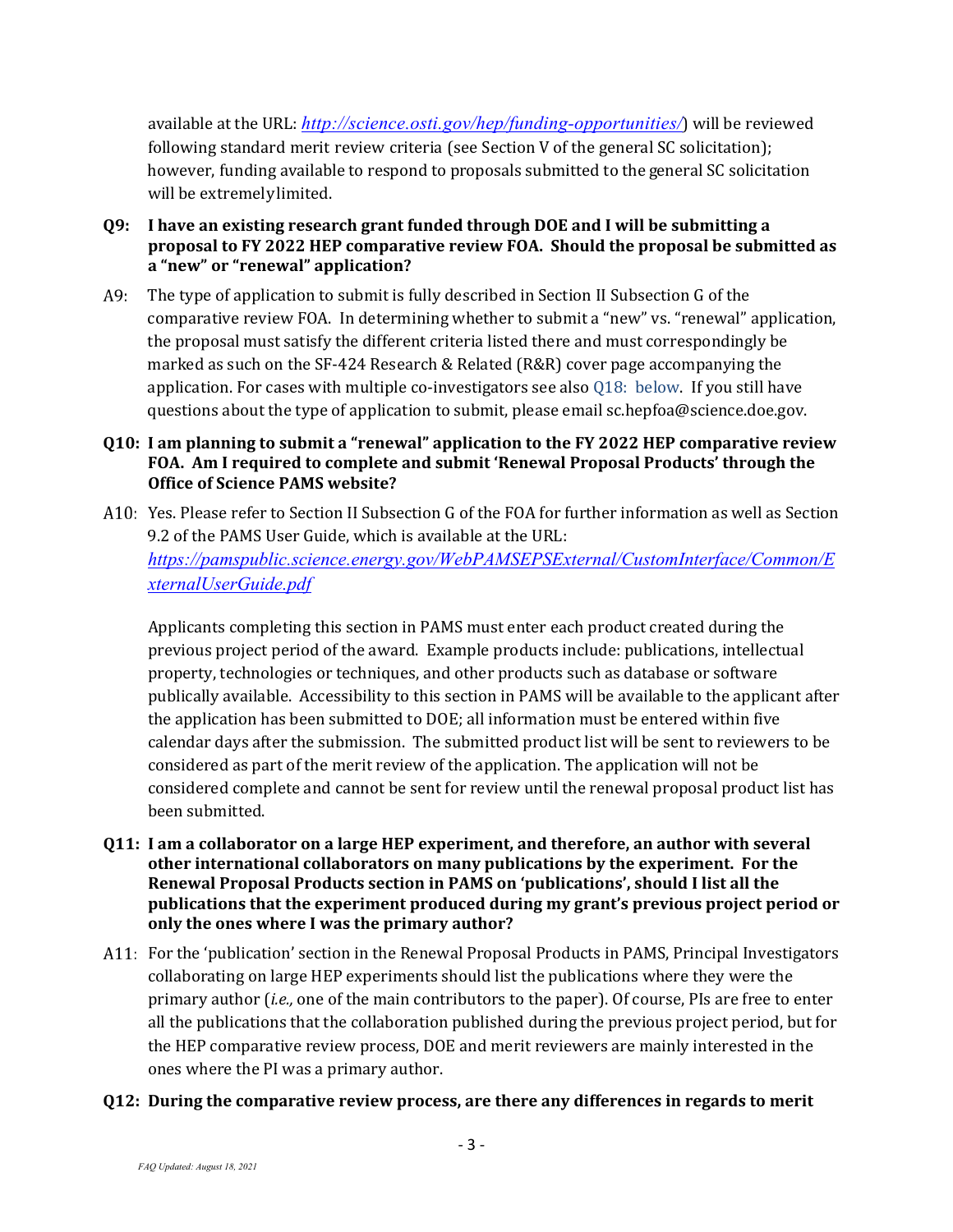#### **reviews for proposals that are "renewals" versus proposals that are "new"?**

A12: As far as the merit review process is concerned, there are no differences. Renewal applications compete for funds with all other peer-reviewed applications – "new" or "renewal" – and must be developed as fully as though the applicant is applying for the first time.

# <span id="page-3-0"></span>**New Faculty Members and Those without Current HEP Grants**

#### **Q13: I am a tenure-track/tenured faculty member at my institution and want to apply for a HEP research grant. What are the possible ways for me to apply?**

- A13: There are several possibilities, depending on the specific situation:
	- If you want to apply for your own standalone grant, you may submit an individual proposal to the HEP comparative review FOA.
	- If your institution currently has a HEP grant that you would like to join, but it is not up for comparative review this year, you may apply to the HEP comparative review FOA as a standalone proposal and then re-apply with the rest of the group when their grant ends.
	- If your institution currently has a HEP grant that you want to join and it is up for comparative review this year, you may apply as part of the proposal to the HEP comparative review FOA.
	- If you are a junior faculty member, you may also be eligible for funding under the [Office](http://science.osti.gov/hep/funding-opportunities/) of [Science](http://science.osti.gov/hep/funding-opportunities/) [Early Career](http://science.osti.gov/early-career/) Research Program; all eligible junior faculty members are strongly encouraged to apply to this program. See additional information below.

#### **Q14: I am a new tenure-track junior faculty member at my institution. Can I apply to both the HEP comparative review FOA, as well as the Office of Science Early Career Research program?**

A14: Yes, you can submit the same proposal to two different Office of Science solicitations at the same time, but if both applications are successful in their respective merit review processes, only one can be funded. You should indicate in any application if you have applied to two different FOAs. Further, any proposals submitted to two different FOAs must each comply with the guidelines (*e.g.,* page limits, page formatting, appendix material) that are specified in each FOA.

#### **Q15: I will be a new assistant professor, starting my first faculty position on or before October 5, 2021. Can I apply to the FY 2022 HEP comparative review FOA?**

- A15: While you may apply, be advised that evidence of research productivity while holding your faculty position is considered highly desirable. Proposals from first year junior faculty lacking such evidence will likely be assigned a lower funding priority as part of the comparative review process.
- **Q16: I applied to a previous annual call for HEP comparative review proposals but my proposal was declined. Can I submit the same proposal to this funding opportunity?**
- A16: You may apply but note that applicants that were not previously selected for an award, as a result of merit reviews, are requested to address any deficiencies identified by the review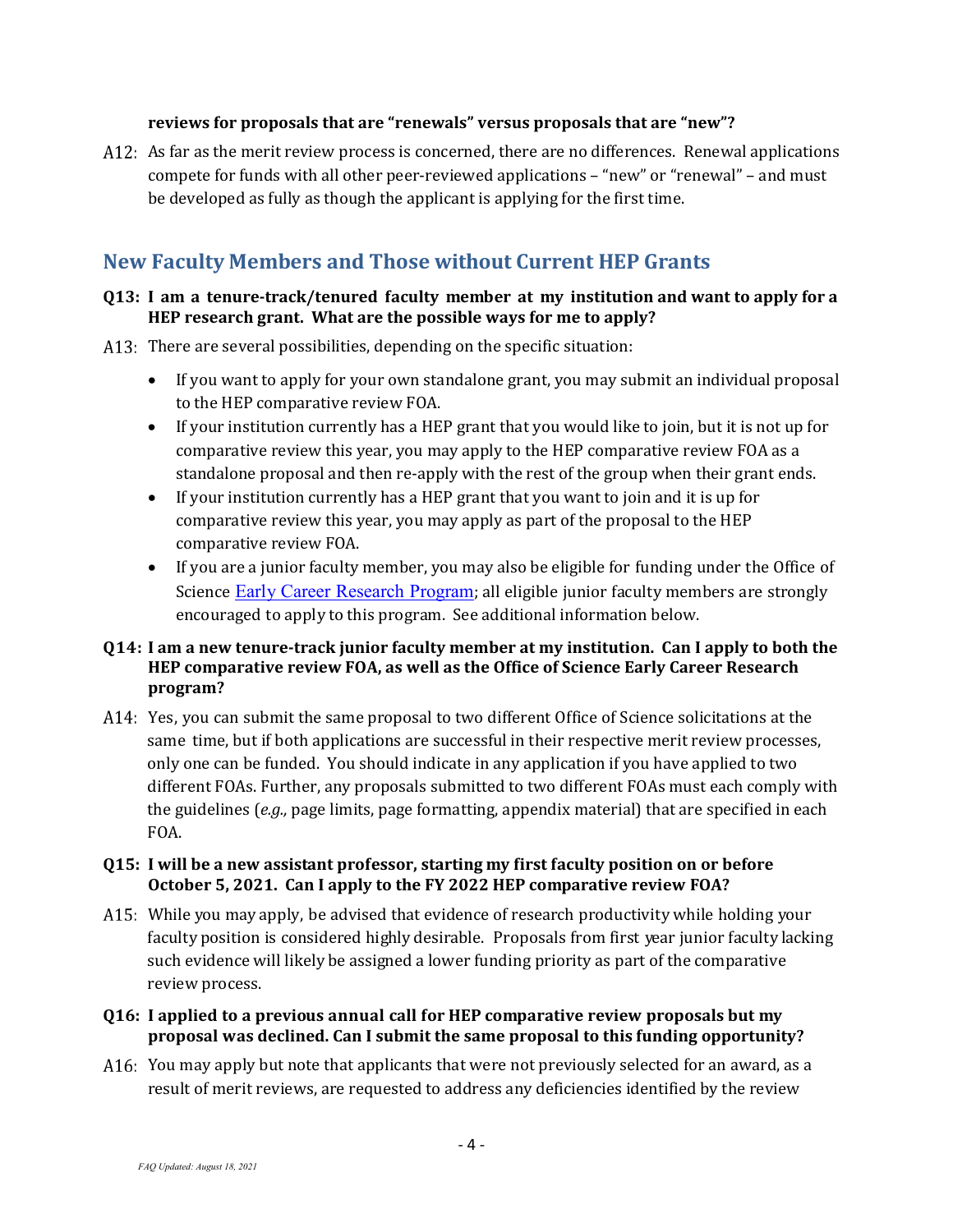process, including taking into consideration any reviewer evaluations or concerns from prior reviews. As a result, applicants should make necessary modifications to the proposed research narrative or scope. A proposal previously declined on merit may be resubmitted to this FOA but only after it has undergone substantial revision. A proposal submitted to this FOA that has not clearly taken into account major concerns from prior DOE reviews may be declined without review and will not be considered for funding.

# <span id="page-4-0"></span>**For Principal Investigators (PIs) with Existing HEP Grants**

- **Q17: I have an existing HEP grant that was funded under a previous FOA (***i.e.,* **FY 2021 or earlier), and the award expires before September 30, 2022. If I want to renew that grant, how do I apply?**
- If your grant was funded through a previous FOA and expires before September 30, 2021, and you want to renew the grant, you are strongly encouraged to submit a proposal under the FY 2022 HEP comparative review FOA  $[**DE-FOA-0002546**]$  $[**DE-FOA-0002546**]$  $[**DE-FOA-0002546**]$ . This holds whether your current application corresponds to an extension of the previously-funded research scope, or to a change of research scope. Note that in such cases, please refer to [Q9: above](#page-2-0) and Section II Subsection G of the comparative review FOA to determine whether the proposal you plan to submit should be formally designated as a "new" *vs.* "renewal" application.
- <span id="page-4-1"></span>**Q18: I have an existing HEP grant and I plan to submit an application to the FY 2022 HEP comparative review process. However, the grant will now have changes to the investigator(s) listed on the existing grant. Therefore, should the proposal be submitted as a "new" or "renewal" application?**
- A18: Changes in the investigator(s) to an existing grant can result in either a change in the leadership of the existing grant or in a change to the general scope of research efforts of the existing group. In addition to what is discussed in Section II Subsection G of the FOA, the following guidelines should be used to help determine the type of application to submit:
	- If there are any changes to the *Lead*-Principal Investigator identified for the existing grant, then the proposal must be submitted as a "new" application.
	- If there are changes to a *majority* of co-Principal Investigators of the existing grant, then this generally results in a significant change in the scope of the research efforts funded through the existing grant. Hence, the proposal must be submitted as a "new" application.
	- If there is a change at the level of a *single* co-Principal Investigator of the existing grant, then this generally does not significantly change the scope of the research efforts funded through the existing grant. Hence, if there is no significant change in research scope, then the proposal may be submitted as a "renewal" application.
	- If the existing grant has multiple co-investigators and some or all of the co-PIs wish to submit separate proposals in this grant cycle, there should be *only one* renewal application (the one that has the same Lead PI as the existing grant) and any other applications should be designated as "new" applications and marked as such on the SF-424 R&R form.
	- If multiple PIs have separate existing grants and wish to submit a single unified application in this grant cycle, this group proposal should be submitted as a *single renewal application*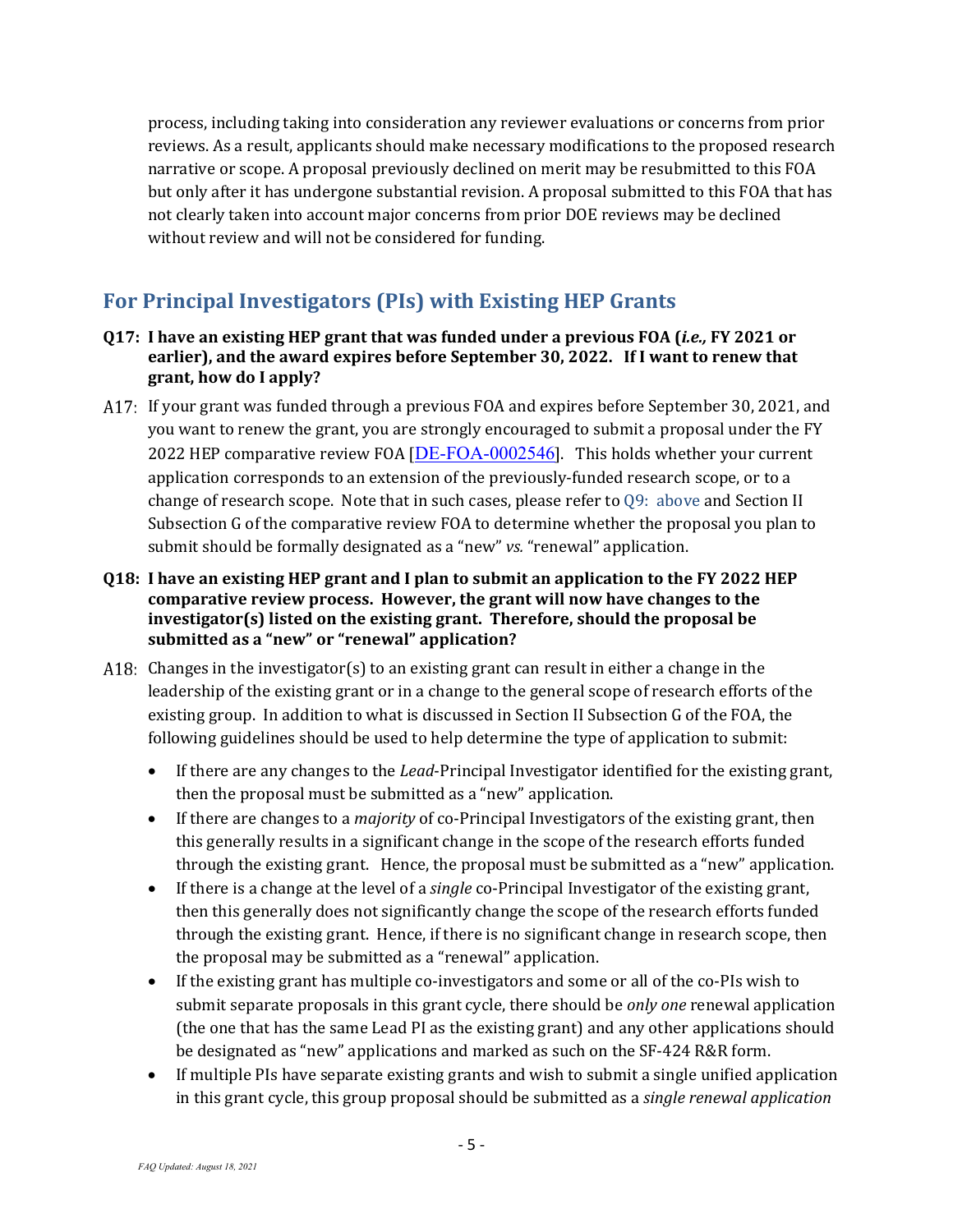(formally "renewing" the grant of the new Lead PI).

#### **Q19: My current grant expires after April 1, 2022 but before September 30, 2022. Should I submit a proposal to this FOA or a renewal proposal to the general SC solicitation?**

A19: We strongly encourage you to submit a renewal proposal to the FY 2022 HEP comparative review FOA [[DE-FOA-0002546](https://science.osti.gov/hep/Funding-Opportunities/)]. If you are at an institution with another existing HEP grant renewing in FY 2022 you may want to consider submitting a joint (multi-PI) proposal from your institution, see also considerations in [Q18: above.](#page-4-1) "New" or " renewal" proposals submitted to the general SC solicitation will be reviewed following standard merit review criteria (see the *Review Process* section of this FAQ below); however, funding available to respond to proposals submitted to the general SC solicitation will be extremelylimited.

#### **Q20: If I have an existing HEP grant that expires after September 30, 2022, do I need to apply to the comparative review FOA?**

Not this year. If your grant expires in FY 2023 (*i.e.,* Oct. 1, 2022 – Sept. 30, 2023) you are urged to applynext year, under the HEP comparative review FOA for FY 2023, by the deadline established next year for that particular FOA (exact deadline to be determined during the summer of 2022). Depending on the expiration date of your current grant, you may also need to submit a renewal proposal or a no-cost extension to cover the period between your current grant expiration and the nominal start date for most FY 2023 comparative review grants (typically April 1, 2023).

# <span id="page-5-0"></span>**Proposal and Application Requirements**

# **Q21: Is a Letter of Intent (LOI) required?**

A21: No. Letters of Intent are requested to organize and expedite the merit review process. Consequently, the submission of a LOIis strongly encouraged but not required.

# **Q22: When is the Letter of Intent due?**

5 PM Eastern Time on August 31, 2021.

#### **Q23: How do I submit my Letter of Intent?**

- A23: The Letter of Intent must be submitted electronically through the DOE Office of Science Portfolio Analysis and Management System (PAMS) website (via URL: *<https://pamspublic.science.energy.gov/>*). The Principal Investigator and/or anyone submitting on behalf of the Principal Investigator must register for an account in PAMS before it will be possible to submit a letter of intent or a full proposal. Please carefully read the FOA (specifically Section IV Subsection B) for details, including instructions on how to register with PAMS and procedures on submitting your LOI. It is highly recommended that you register with PAMS well in advance of submitting your LOI to avoid any delays.
- **Q24: I have accepted a position as a tenure-track or tenured faculty member at a regionallyaccredited domestic institution of higher education, but I will not begin the job until after the Letter of Intent submission deadline of August 31, 2021. Can I still submit a Letter of Intent in response to the FY 2022 HEP comparative review FOA?**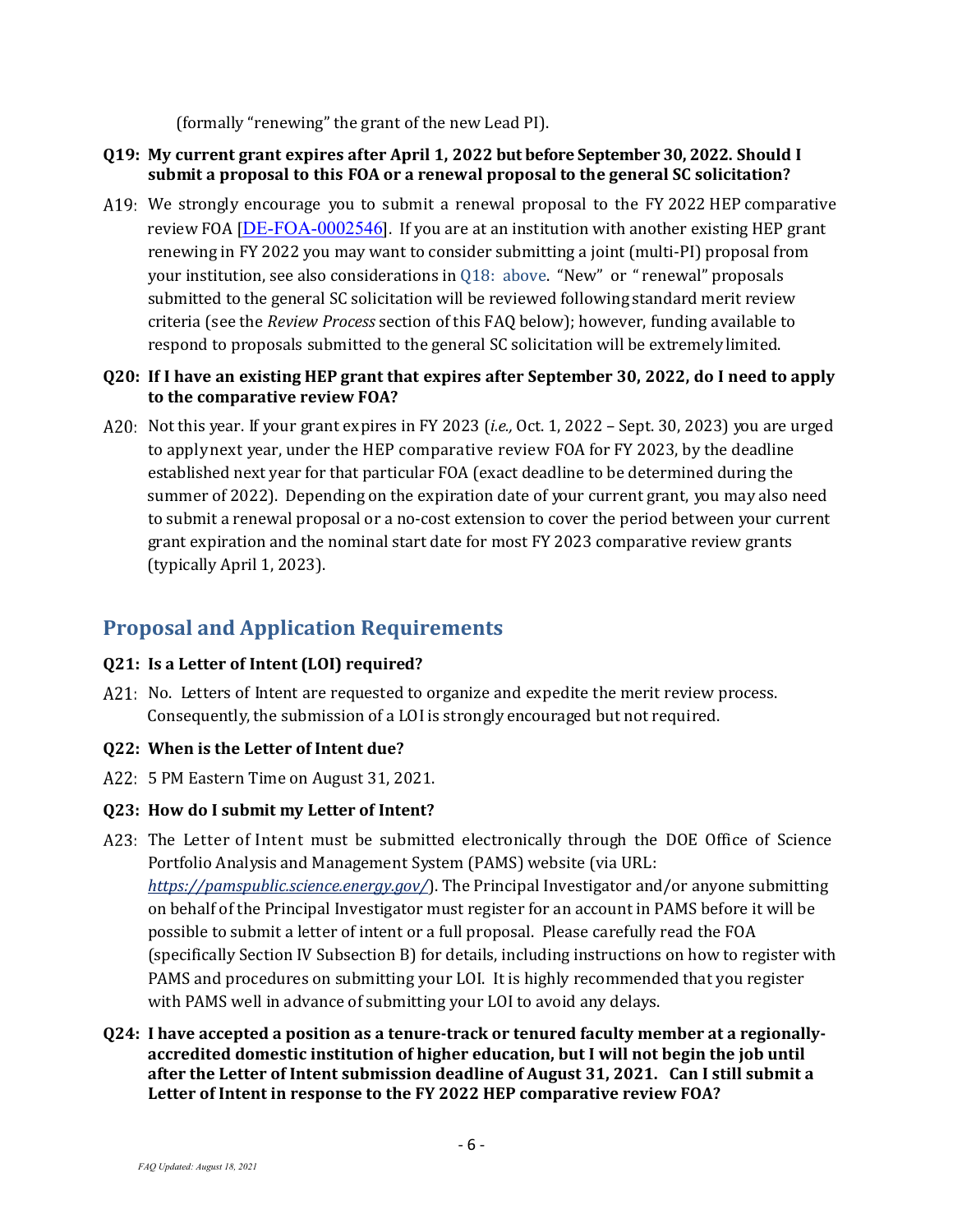A24: Yes. However, in order for your final application to be eligible for the FY 2022 comparative review process, you must be employed in the position by the application due date, October 5, 2021. The application must also comply with all other requirements and guidelines described in the FOA. Further, in order to assist DOE during the processing of the submitted application, DOE requests the institution provide a brief letter verifying the position, title, and effective date of employment in Appendix 10 of the application. See also [Q4: above.](#page-1-1)

#### **Q25: Are pre-applications required?**

- A25: No.
- **Q26: I was planning to submit my proposal to the HEP comparative review FOA [DE-FOA-0002546] but the proposal was incorrectly submitted to the general SC solicitation [DE-FOA-0002414]. Can the proposal still be submitted to the correct FOA?**
- A26: If the application is received by DOE before the given deadline of the respective FOA number, it will be processed according to the guidelines specified in the FOA. However, if the application is received after the deadline of the comparative review FOA, it will not be reviewed or considered for an award under that FOA. It is the responsibility of the Principal Investigator at the institution and its Sponsored Research/Program Office to begin the submission process of an application in sufficient time to accommodate reasonably foreseeable incidents and contingencies such as these.

#### **Q27: What is the difference between a proposal submitted to the general SC solicitation and a proposal submitted to the HEP comparative review FOA?**

A27: The technical content of either proposal should be essentially the same, if you are proposing the same scope of research. However, there are important formatting differences for proposals to the HEP comparative review FOA, including hard page limits, separating the descriptions of research tasks by subprogram, and accompanying budget documents. Details can be found in the HEP comparative review FOA. Also see the notes above in the *Proposal Types* section.

# **Q28: What is the definition of "senior investigator"?**

A28: For the purposes of calculating the page limit, a senior investigator is considered to be an active tenured or tenure-track faculty member at the sponsoring institution. Research collaborators at other institutions are not included. Non-tenure-track faculty (*e.g.,* research faculty) or senior research staff members with term appointments are not included *unless* they are the sole principal investigator on the proposal. However, the roles and responsibilities of all senior research facultyand/or research staff included as part of the proposal should be clearlyspelled out in order for their activities to be considered during the comparative review process. For Research Scientist(s) listed in the application, see als[o Q37:](#page-8-0)  and [Q40: below](#page-9-0) as well as Section IV, the subsection on Appendix 2 in the FOA for guidelines in preparing respective supporting narratives.

#### **Q29: What mailing address should I specify on my application?**

- A29: Please list your professional or institutional work mailing address (not your home address).
- **Q30: Are there limits on the length of the proposal?**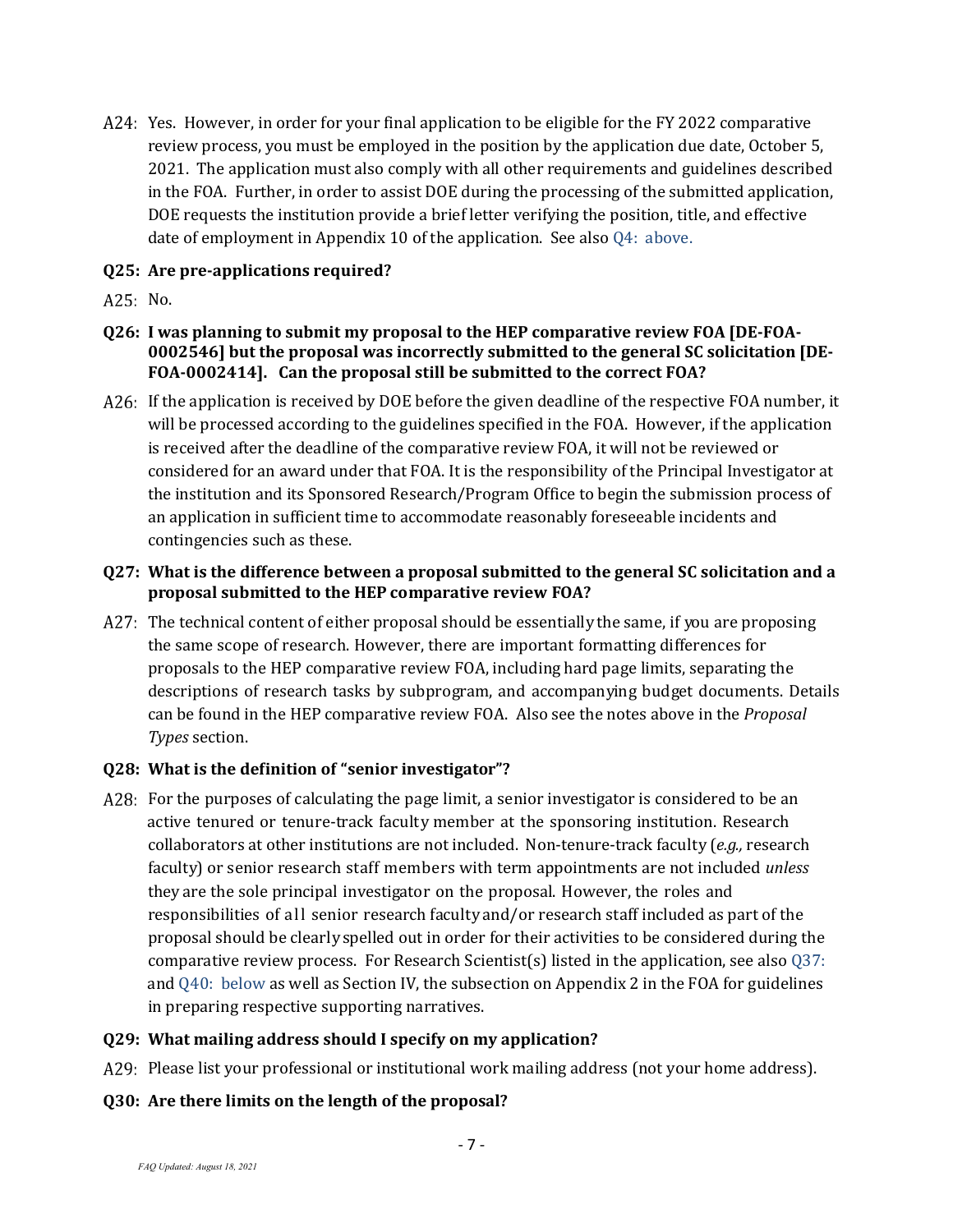A30: Yes. The total length of the research description(s) in the narrative section must not exceed 9 pages per senior investigator. Other parts of the submission (Cover Page, Cover Page Supplemental for Proposals with Multiple Subprograms or Thrusts, Project Summary/Abstract and appendices) do not count against this limit; see full text in Section IV of the comparative review FOA for complete details. Additional supporting material (*i.e.,* Biographical Sketch, Publication Lists, etc.) should be put in appendices according to the format specified in Section IV of the FOA. Moreover, as noted in the format for Appendix 10 on "Other Attachment", do not include copies of previously presented or published research papers, technical notes, presentations at meetings or conferences, or reports written for respective experiments or collaborations. Material for the appendices should not be attached as a separate file. Note: any proposal that exceeds the page limit will be declined without review, and therefore, cannot be considered for funding.

#### **Q31: In an application with multiple senior investigators, does the page limit apply to the narrative of each investigator or to the aggregate of all the narratives?**

- A31: The page limit will be applied to the whole proposal based on the number of senior investigators. For example, if an application contains 4 senior investigators, the page limit for the application narrative would be 36. One of the senior investigators may exceed their allotted 9 pages as long as the total page count does not exceed 36.
- **Q32: I am involved in two different experiments. Is the page limit really 9 pages per senior investigator or 9 pages per senior investigator per experiment?**
- A32: The page limit refers to the total number of pages per senior investigator, irrespective of the number of activities being described.
- **Q33: I work on the CMS experiment and on the DUNE experiment. Do I have to split my 9 pages of research narrative into the Energy and Intensity Frontiers section of the proposal, or can I have a single section describing all my work?**
- A33: Because each of the six HEP subprograms will be reviewed separately, senior investigators with efforts in more than one subprogram must split their narratives according to subprogram and place them in the appropriate section of the application. Please note that the 9-page limit per senior investigator still applies.
- **Q34: According to the instructions we are allowed ten appendices. My institution is involved in several different efforts (***e.g.,* **ATLAS, Theory, LSST). Do we get ten appendices for each of these? Or do we break each appendix into sections for the different efforts?**
- The total number of appendices per proposal should not exceed ten regardless of the number of efforts. Fewer than ten are allowed but no more. Further, the material contained in the appendices is listed in Section IV of the FOA, and applicants must follow the format and guidelines described there.
- **Q35: In the proposal, I'd like to attach explicit copies of previous publications or reports in order to provide reviewers additional information that would help support my research. Can this be included in the Appendices?**
- A35: No. The format for material contained in each section of the Appendix is listed in Section IV of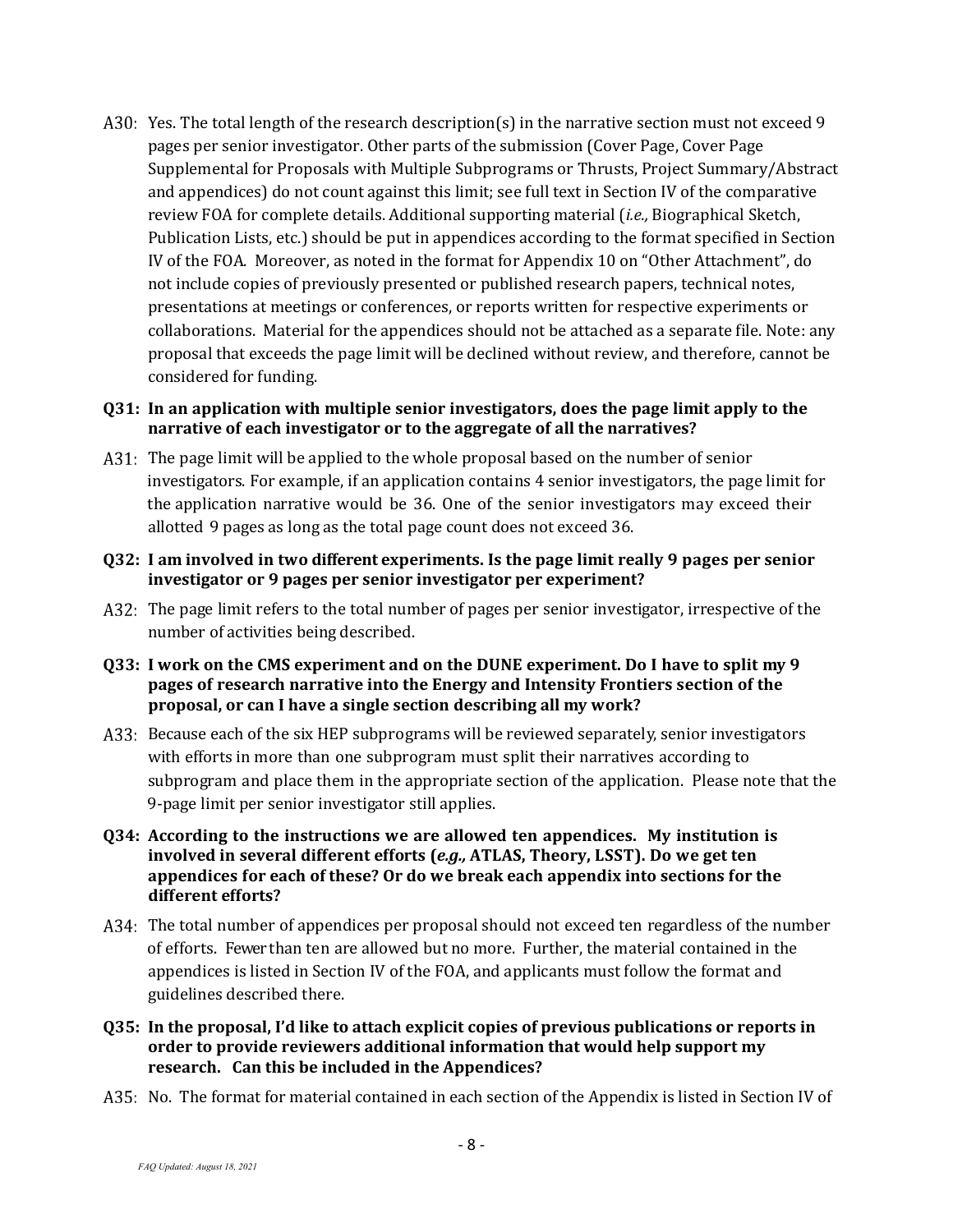the FOA. You should not include any copies of previously published research papers, technical notes, and/or reports written for respective experiments or collaborations in the appendices. If you plan to add this material to the Project Narrative instead, this will count against the page limit that applies to the narrative of each senior investigator. Instead, we encourage you to cite the appropriate references in the project narrative, and consequently, list these in Appendix 4 of the application.

- **Q36: The proposal needs to include a Project Summary/Abstract (Field 7 on the SF-424 R&R form) which contains a summary of the proposed activity suitable for dissemination to the public. My research group is involved in several different efforts (***e.g.,* **CMS, Theory, VRO). Do we submit a Project Summary/Abstract for each?**
- A36: No, only one Project Summary/Abstract must be submitted per proposal. The Project Summary/Abstract should summarize all efforts.

#### <span id="page-8-0"></span>**Q37: In the proposal that I plan to submit to the FY 2022 HEP comparative review FOA, request for support of Research Scientist(s) presently in the group will be made. Is there a mechanism to describe the Research Scientist's efforts in the application?**

A37: Yes. The research efforts of any Research Scientist listed in the application can be included in the 9-page per senior investigator Project Narrative when describing the overall research activities and plans. If so, this will count towards the 9-page per senior investigator page limit of the Project Narrative. Further, we have reserved Appendix 2 strictly for *named* Research Scientist(s) to provide any supporting narrative. Such a narrative in this section of the appendix must not exceed 2 pages per Research Scientist and should include brief background information as well as a description of the roles, responsibilities, and scope of research efforts to be conducted by the scientist. This scope should support the research activities described in the Project Narrative of the application. When preparing this appendix narrative, the guidelines specified in Section IV, the subsection on Appendix 2 of the FOA must be followed.

#### **Q38: In the proposal, what items should or should not be included for the Biographical Sketch for Project Director/Principal Investigator described for Appendix 1?**

A38: New since FY 2021: the Office of Science requires the use of the format approved by the National Science Foundation (NSF), which may be generated by the Science Experts Network Curriculum Vita (SciENcv), a cooperative venture maintained at https://www.ncbi.nlm.nih.gov/sciency/, and is also available at [https://nsf.gov/bfa/dias/policy/nsfapprovedformats/biosketch.pdf.](https://nsf.gov/bfa/dias/policy/nsfapprovedformats/biosketch.pdf) The use of a format required by another agency is intended to reduce the administrative burden to researchers by promoting the use of common formats.

The full content of items for the Biographical Sketch that the project director/principal investigator (PD/PI) and each senior/key person listed in Section A of the R&R Budget Form should provide is described in Section IV, subsection for Appendix 1 of the comparative review FOA and in section VIII.A.9. The information should include the individual's education and training, research and professional experience, list of up to 10 publications most closely related to the proposed projects, and up to 5 synergistic activities related to the proposed projects. Note that a list of any potential conflicts of interests that can arise with the proposed projects is no longer requested as part of the Biographical Sketch. *However, any personally*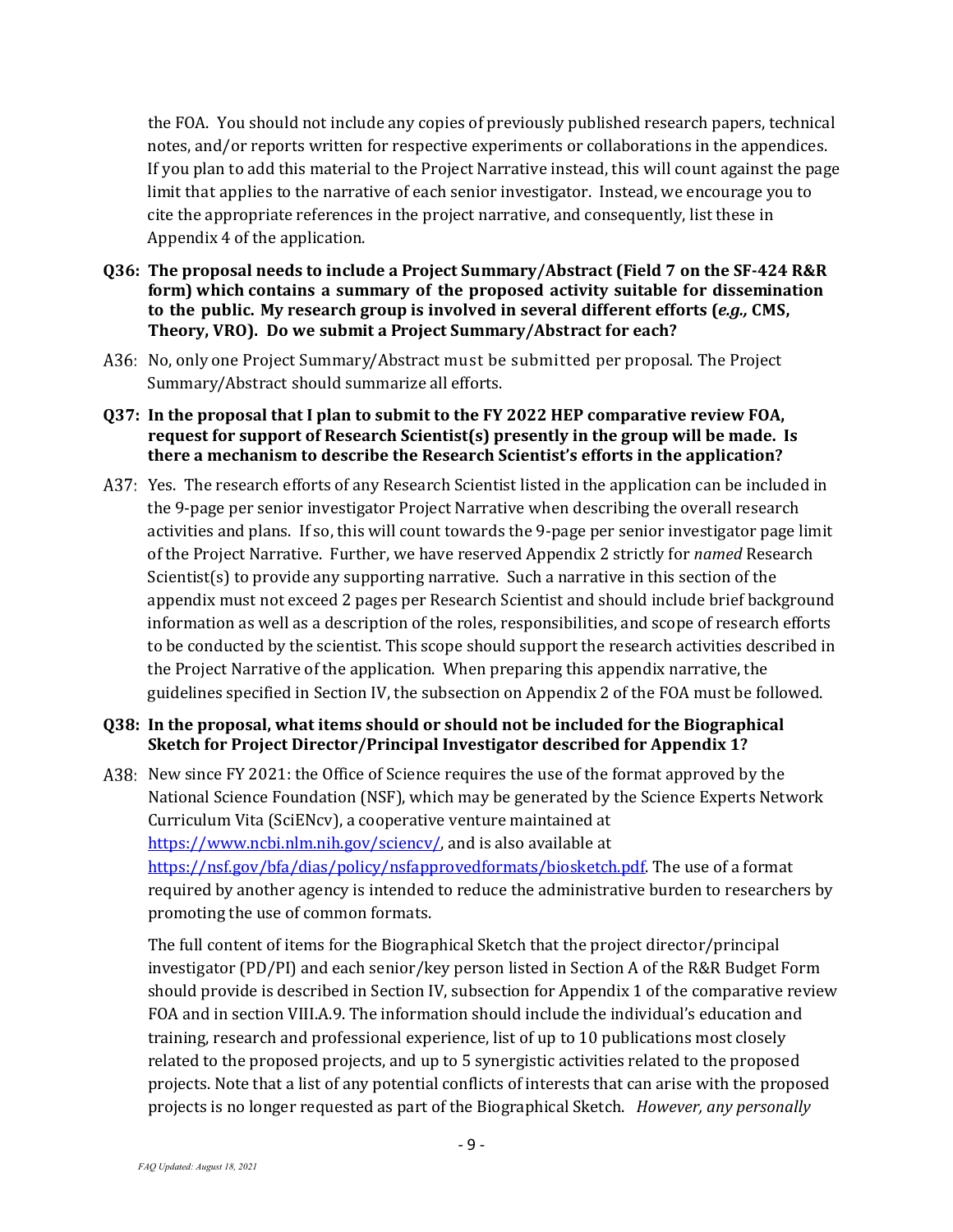*identifiable information (PII) such as social security number, date or place of birth, citizenship status, home address, and/or any other sensitive information that a merit reviewer will not make use of should not be given in the appendix nor in any other part of the application.*

#### **Q39: Should the Biographical Sketch list potential reviewers who might have conflicts of interest or bias toward the proposal?**

A39: No, the Office of Science provides an Excel template for submitting such information. Attach this information to Field 12 of the Research and Related Other Project Information Form. See Section VIII.A.10, and the Excel template itself, for instructions on what information should be included.

#### <span id="page-9-0"></span>**Q40: In the proposal, what items should or should not be included for the Biographical Sketch for Research Scientist(s) described for Appendix 2?**

A40: The full content of items for the one-page Biographical Sketch that each Research Scientist(s) *named* in the R&R Budget Form should provide is described in Section IV, subsection for Appendix 2 of the comparative review FOA. The information should include the Research Scientist's education and training, research and professional experience, list of up to 5 publications most closely related to the proposed projects, and the names and current organizational affiliation of any graduate students and postdoctoral associates that the Research Scientist has helped mentor during the last 5 years while at the institution in order to support the research activities. *However, any personally identifiable information (PII) such as social security number, date or place of birth, citizenship status, home address, and/or any other sensitive information that a merit reviewer will not make use of should not be given in the appendix nor in any other part of the application.*

# **Q41: Are there limits on the length of the project period for the proposed research?**

A41: No, but HEP research grants are typically awarded for a three-year period.

# **Q42: When are final applications (***i.e.,* **proposals) due?**

11:59 PM Eastern Time on October 5, 2021.

#### **Q43: When are new awards issued under this FOA expected to start?**

A43: Awards are anticipated to be made during the spring of 2022 with project period start dates on or about April 1, May 1, or June 1, 2022.

#### **Q44: I have already submitted a research proposal to the general SC solicitation [DE-FOA-0002414] but am interested to submit to the FY 2022 HEP comparative review FOA [DE-FOA-0002546]. How should I proceed?**

A44: We strongly encourage you to withdraw your proposal from the general SC solicitation and resubmit to the HEP comparative review FOA. If so, please make sure your proposal is compliant with all requirements and guidelines of the HEP comparative review FOA. New or renewal proposals submitted to the general SC solicitation will be reviewed following standard merit review criteria (see the *Review Process* section of this FAQ below); however, funding available to respond to proposals submitted to the general SC solicitation will be extremelylimited.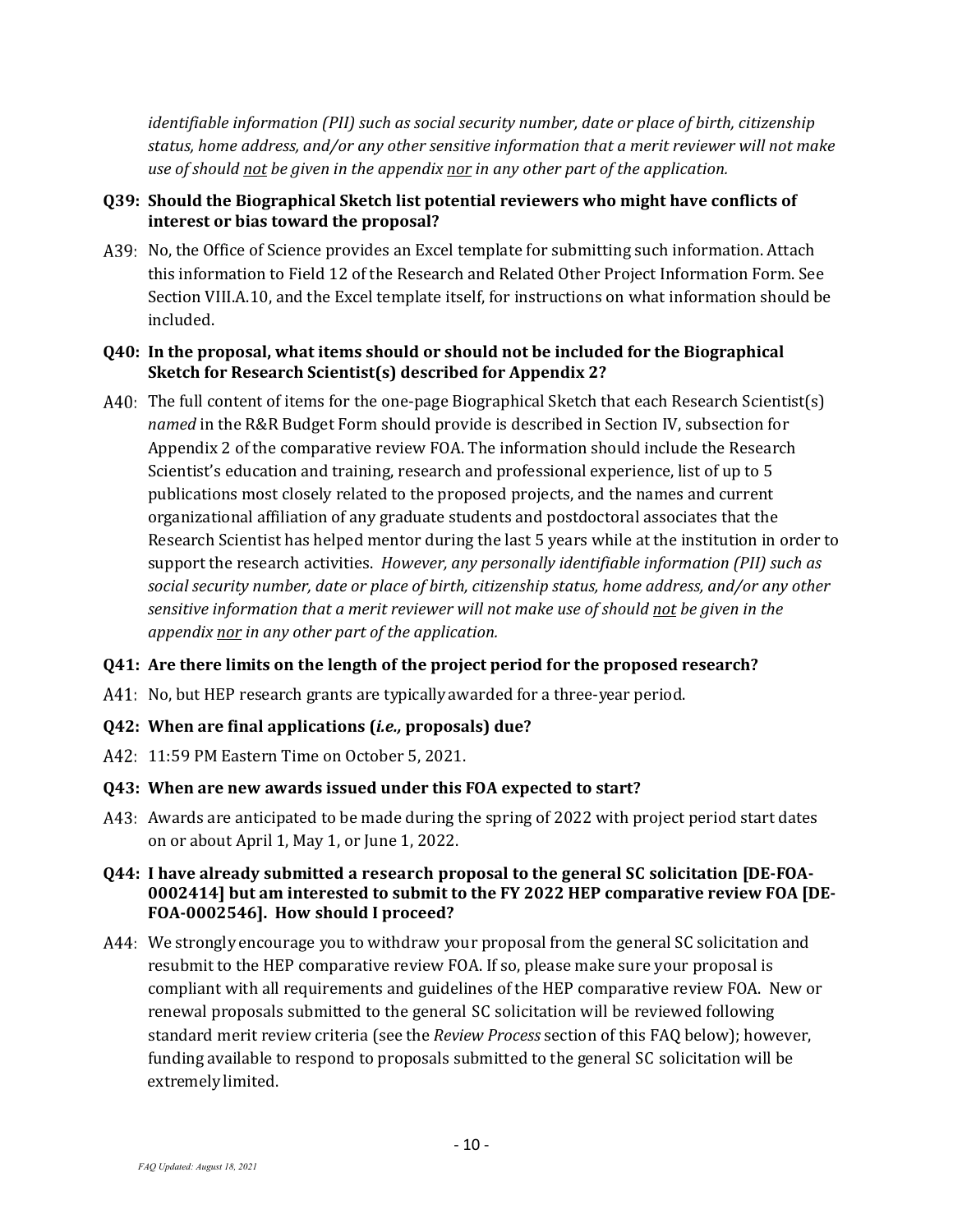#### **Q45: I want to submit a collaborative research proposal with my colleagues at other institutions. Is this allowed? If so, how do I do this?**

A45: Yes. There are two options for submittal: (1) a single application from the lead institution, containing the entire proposal and budget, with collaborating institutions supported via subcontracts or purchase orders (this is referred to in the FOA as an "unincorporated consortium"); or (2) multiple applications (typically one per participating institution), each requesting funding for that institution (referred to in the FOA as a "collaborative proposal"). In the latter case each application should have the same title and clearly indicate the linkages with the other consortium applications in the narrative. In either case the applications should clearly state institutional roles and responsibilities, discuss management and organization of the collaboration, and delineate each institution's budget. Final decisions on support for either kind of application(s) will depend on the scientific merit review process and other programmatic priorities and factors. DOE may elect to fund some, none or all elements of the proposed collaborative research scope at its discretion.

#### **Q46: I submitted a grant application in a previous year that was only partially funded. Can I submit a proposal that will supplement that existing grant?**

A46: Yes, but not through the HEP comparative review FOA. Applications submitted to and selected under the HEP comparative review FOA are standalone research grants. To request additional funding for an existing grant, supplemental applications must be submitted to the general SC solicitation (*i.e.,* [DE-FOA-0002414](https://science.osti.gov/-/media/grants/pdf/foas/2020/SC_FOA_0002181.pdf)). For best consideration you should submit your supplemental application on or before the HEP comparative review deadline. We note however that funding available to respond to applications submitted to the general SC solicitation will be extremely limited

#### **Q47: I am applying to the FY 2022 HEP comparative review FOA. Do I need to include a Data Management Plan (DMP) in the application?**

A47: Yes. For complete details, see Section IV, the subsection on Appendix 8 of the HEP comparative review FOA.

# **Q48: Are there any page limits to a DMP required in Appendix 8 of my application?**

Yes. The appendix should not exceed 2 pages per HEP research thrust (*e.g.,* ATLAS, CMS, LSST, DUNE, phenomenology, lattice gauge theory, etc.) where support is being requested in the application. Any particular HEP research thrust in an application, where support is being requested, that does not provide a DMP or does not comply with the guidelines given in Section IV, the subsection on Appendix 8 of the FOA, will be declined without review, and therefore, that research thrust cannot be considered for funding.

#### **Q49: I forgot to include a DMP in my proposal and the deadline has passed. Will DOE accept it if I send it by email after the proposal deadline?**

- A49: No.
- **Q50: Under "Current and Pending Support", should I list all sources of funding, including my start-up, or just federally funded support**
- A50: New since FY 2021: All foreign government-sponsored talent recruitment programs must be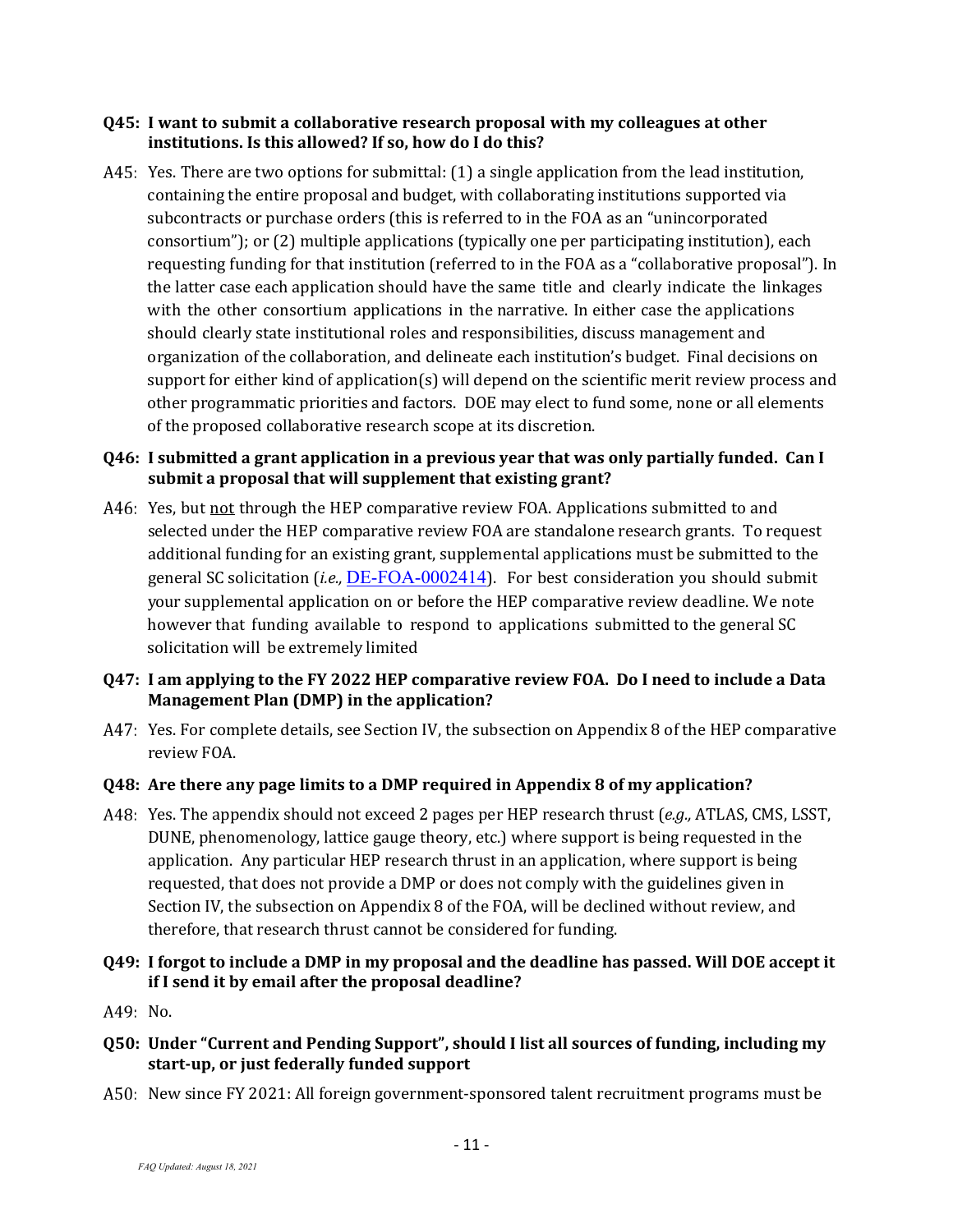identified in current and pending support. The Office of Science requires the use of the format approved by the National Science Foundation (NSF), which may be generated by the Science Experts Network Curriculum Vita (SciENcv), a cooperative venture maintained at <https://www.ncbi.nlm.nih.gov/sciencv/>, and is also available at <https://www.nsf.gov/bfa/dias/policy/nsfapprovedformats/cps.pdf>. The use of a format required by another agency is intended to reduce the administrative burden to researchers by promoting the use of common formats. Note that the NSF format is not fully compatible with the information requested in the FOA. Please append extra pages with the requested information to the end of the NSF formatted Current and Pending statements. Section IV.D.2 subsection on Appendix 3 and VIII.A.10 of the HEP comparative review FOA requests that you disclose all forms of support.

#### **Q51: Are letters of recommendation limited to a total or three for the entire proposal or three per research thrust?**

Each separate HEP research thrust (*e.g.,* ATLAS, CMS, LSST, DUNE, phenomenology, lattice gauge theory, etc.) may include up to three letters of recommendation in Appendix 10 (Other Attachments).

#### **Q52: Is it required that we include all ten appendices?**

- A52: No. Appendix 9: Recruitment and Retention of Students and Early-Stage Investigators and Appendix 10: Other Attachments are optional. As Appendix 9 relates to the Program Policy Factors listed in the FOA and addresses an additional merit review criterion in the FOA (see Q71 below), it is strongly encouraged but not required. All other appendices must be included and numbered as stated in the FOA. If the appendix contents are empty (e.g., no Research Scientist support is requested), include the appendix with text "N/A".
- **Q53: Are the mentorship and recruitment plans that are to be narrated in Appendix 9 of the proposal limited to personnel currently on-board or planned to be supported by the award?**
- A53: No. While the proposal should certainly discuss any personnel at your institution, a more inclusive or comprehensive plan is welcome, including mentorship activities with other junior members of your scientific collaboration(s) or the broader community.

#### **Q54: While preparing the material for Appendix 9, may I include any mentorship or recruitment plans that have already been developed at my home institution?**

- A54: Such mentorship or recruitment plans from your institution or in your department may be included in Appendix 9 similar to how investigators who are members of a scientific collaboration can reference Data Management Plans of their collaboration in their proposal. Nevertheless, we encourage you to elaborate in Appendix 9 how you implement that plan for your research group so that merit reviewers can adequately assess your efforts with already existing institutional plans.
- **Q55: One aspect of the Appendix 9 material on recruitment and retention of students and early-stage researchers recommends describing the career development for such personnel. Are these restricted solely to those who advance in academic positions?**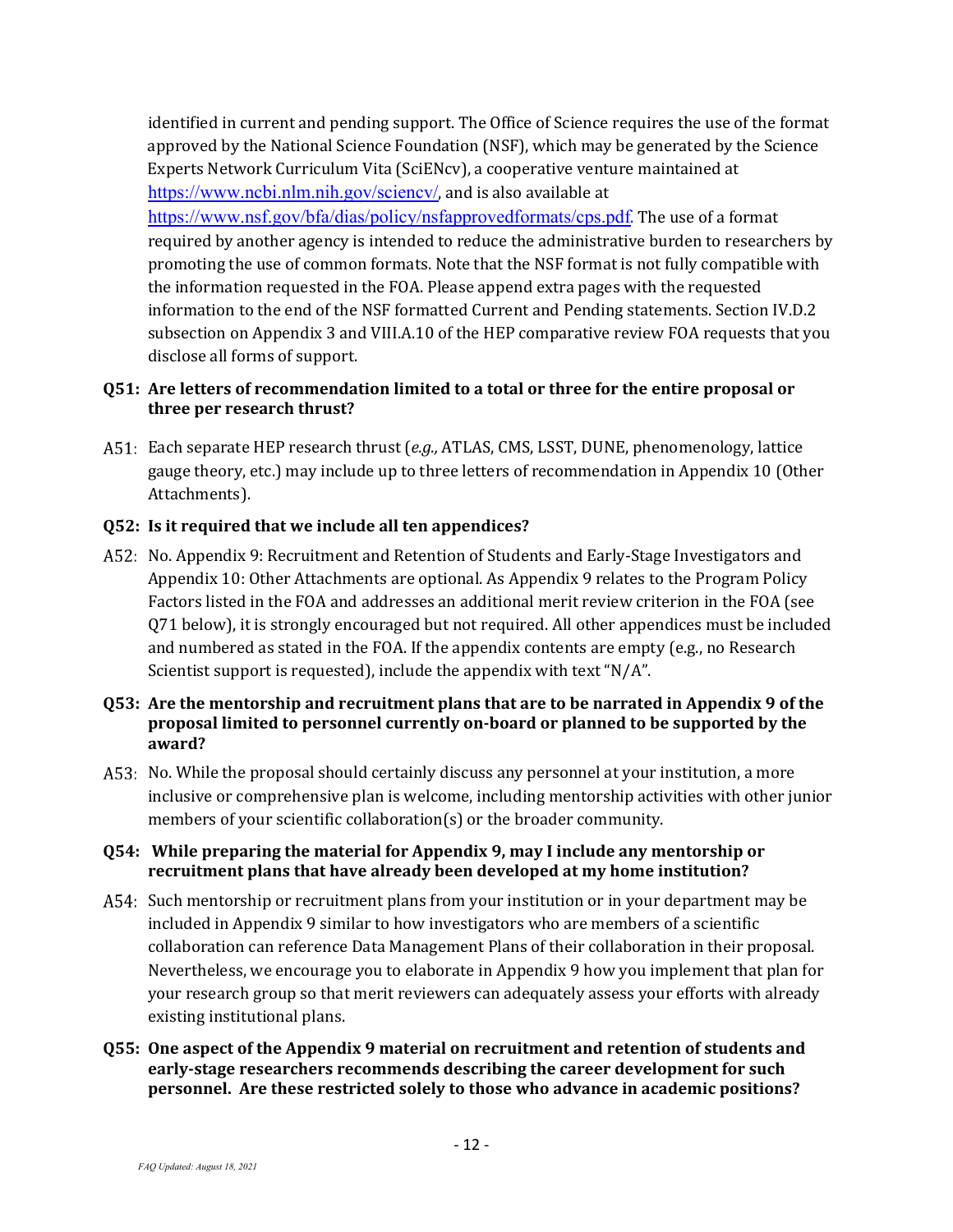- A55: Success in advancing the careers of early-stage personnel can take several forms. Many (or even most) of the students and postdoctoral researchers at your institution may not go on to academic or research positions but they can nevertheless be very successful in their chosen career paths. Success should ultimately be measured by passing on scientific training and developing the critical thinking skills needed to provide a highly knowledgeable and technically adept workforce for the benefit of the nation. We therefore encourage you to describe efforts for those personnel who have advanced in academia, industry, or government.
- **Q56: I plan to comply with the requirement on the number of pages for the biographical sketch specified in the FOA, but the bio-sketch tends to exceed the page limitation due to formatting constraints when using the format specified in the FOA. Is this okay?**
- A56: While applicants need to comply with the page limitations for the biographical sketches associated with Appendices 1 and 2 of their proposal, additional pages that arise solely due to format limitations will not count against the page limit requirement.

# <span id="page-12-0"></span>**Budget**

# **Q57: Are there minimum or maximum limits on the budget that can be requested?**

A57: No.

# **Q58: What is the typical size of an HEP research award?**

A58: There is a wide range of awards typically from \$20,000 to over \$1,000,000 per year. Usually, the size of the award scales roughly with the number of senior investigators on a grant. However, any scaling also depends on the scientific merit review of the proposal and the senior investigator(s) in the application and/or Program Policy Factors specified in Section V of the HEP comparative review FOA.

# **Q59: What budget form(s) do I have to submit?**

- You need to submit the standard Grants.gov budget sheets for the *entire* proposal (for each budget year, plus a cumulative budget page) following the standard procedure described on the Grants.gov website. In addition, DOE budget sheets must be included for the proposed activities described in each subprogram section of the application. These should be included according to the format specified in Section IV of the comparative review FOA.
- **Q60: I am applying for support across two or more HEP research subprogram areas. Section IV, the subsection on Appendix 7 indicates that I must include additional budget material as part of Appendix 7 of the application. However, the application already contains the material earlier as part of the full submission process. Is Appendix 7 still required?**
- A60: Yes, we request for completeness that you include Appendix 7 by following the details given in Section IV of the FOA. Note that the subsection on Appendix 7 offers an alternative adding budget sheets in the style of SF-424 (R&R) and justifications in Appendix 7. Instead, as described there, you can submit actual SF-424 (R&R) subaward budget sheets and justifications for each subprogram at the same time that you enter the main application budget information. We recommend that you adopt this alternative method.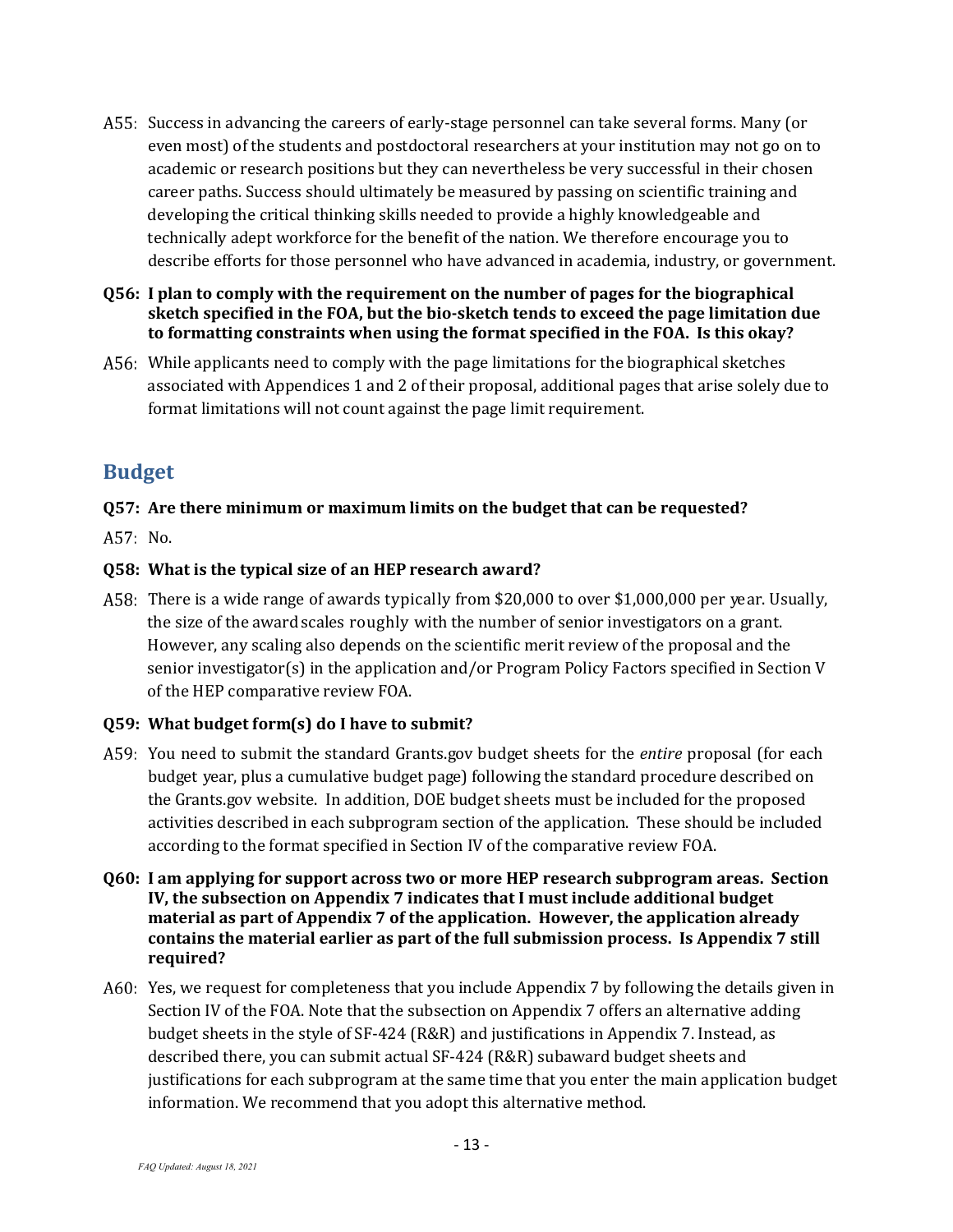#### **Q61: Is cost-sharing required?**

A61: No.

- **Q62: The HEP comparative review FOA indicates support and infrastructure provided by the sponsoring institution should be described in the proposal. Do I need a separate budget form and justification for this?**
- A62: No. The support and infrastructure provided by the sponsoring institution (as appropriate) should be separately described in the research narrative but does NOT have a separate budget. Infrastructure and support activities should be reported on budget sheets as direct and/or indirect costs (whichever is customary at your institution) in each subprogram section of the proposal as noted above.
- **Q63: My research requires purchase of capital equipment for project R&D, fabrication, and/or operational related activities. Will such requests be supported under the HEP comparative review FOA?**
- A63: Requests to support equipment for project R&D, and/or fabrication and experiment operations efforts will not be supported within the respective experimental frontier research areas in the HEP program. Such requests may be submitted to the general SC solicitation (*i.e.,* [DE-FOA-0002414](https://science.osti.gov/-/media/grants/pdf/foas/2020/SC_FOA_0002181.pdf)) with appropriate justifications. Requests to support general-use equipment will be considered under the HEP comparative review FOA.
- **Q64: My research requires staffing research scientists or engineers for project R&D, fabrication, and/or experiment operational related activities. Will these be supported under the HEP comparative review FOA?**
- Requests to support engineers and/or research scientists dedicated full-time to operational and/or project related activities for individual experiments will not be supported by the respective experimental frontier research areas in the HEP program. However, if such personnel are conducting physics research related activities, requests to support such efforts, appropriately scaled to the fraction of time on these activities, can be included. Specifically, support for engineering and other technical efforts required for particle detector R&D is included in the Detector R&D subprogram. Final support will be based on the comparative review process (see also the *Review Process* section of this FAQ below and Section V of the FOA).

# <span id="page-13-0"></span>**Review Process**

# **Q65: What are the criteria for acceptance of proposals?**

A65: All proposals must be responsive to one or more of the scientific research subprograms detailed in Section I of the FOA and to the provisions detailed in Section V of the FOA. Proposals determined to be non-responsive will be declined.

#### **Q66: Are there additional requirements?**

A66: Provisions for any additional requirement in the proposal are given in the FOA. Applicants are strongly encouraged to carefully review the section titled 'Important Updates and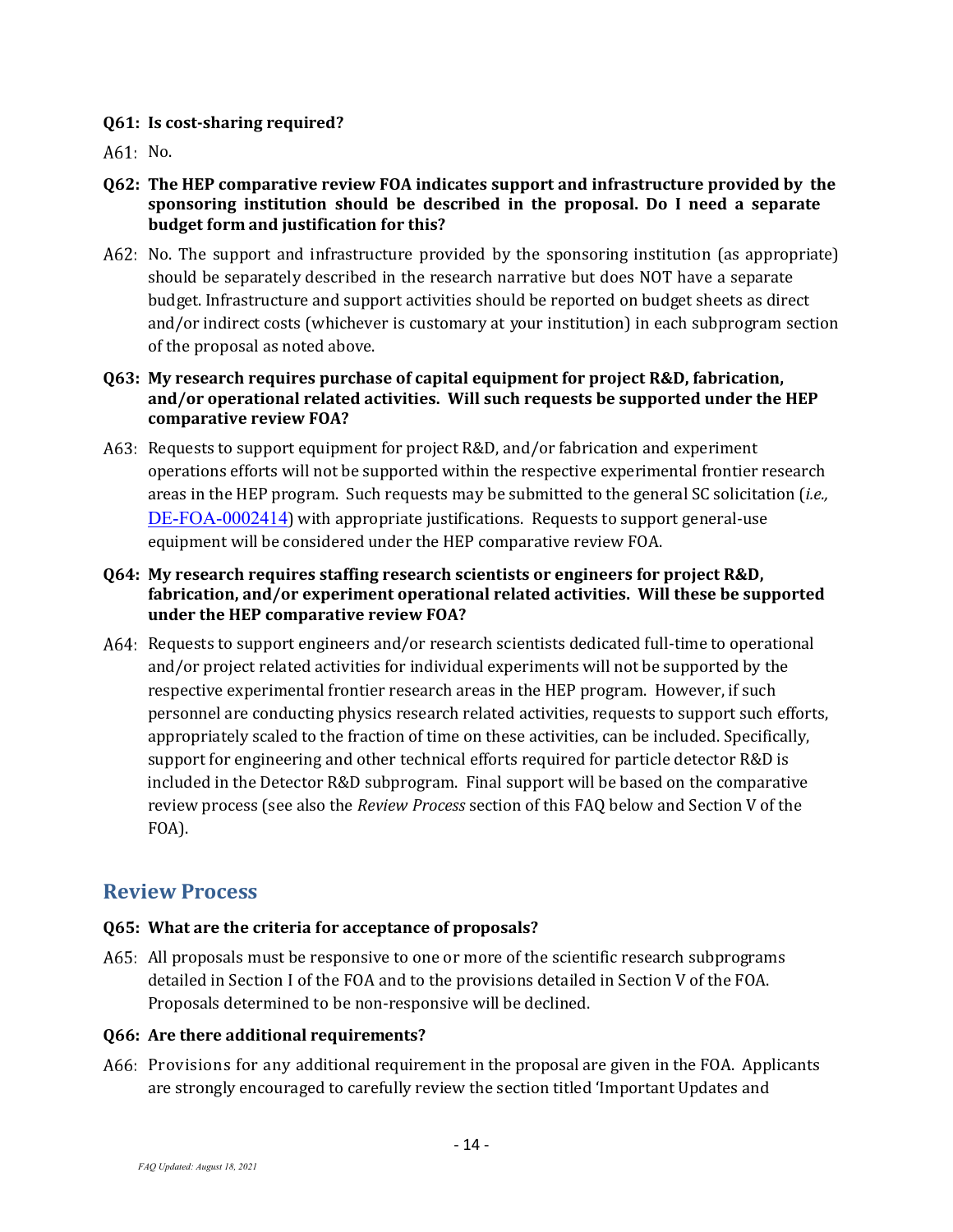Reminders' on pages 1-3 of the FOA.

#### **Q67: What are the review criteria for the HEP comparative review FOA?**

A67: Both the Initial Review and the Merit Review criteria are given in Section V of the HEP comparative review FOA.

#### **Q68: How will the merit reviews be conducted?**

A68: All proposals determined to be responsive to the FOA will be submitted to external experts for merit (peer) review. For the HEP comparative review, the six different subprograms outlined in the FOA will each organize separate mail and panel reviews that will compare the relative strengths of the proposals in that subprogram. For each subprogram's review, reviewers will consider those proposals in that subprogram that passed the Initial Review Criteria, as specified in Section V of the FOA. Reviewers will typically evaluate multiple proposals and will be asked to provide a written evaluation for each of these. All proposals will be evaluated by at least three experts. Individual panel members will be requested to rank order these proposals in terms of overall merit and impact.

#### **Q69: How will the reviews be used by the DOE?**

DOE program managers will consider the written evaluations, panel deliberations, as well as the individual rankings of proposals or senior investigators as input to making final decisions on which proposal or investigator will be recommended for funding, and if so, at what level the support will be. Additional considerations such as programmatic priority, alignment with the 2014 Particle Physics Project Prioritization Panel (P5) strategic plan for HEP, overall program balance and continuity, and other program policy factors may also be considered into DOE decisions. Written reviewer evaluations will be returned to the applicant after redaction of information that could compromise reviewer confidentiality.

# **Q70: How can I improve my chances of receiving funding?**

A70: Selections are made on the basis of scientific merit (peer) review, alignment with HEP programmatic priorities, program policy factors, the expertise and technical decision of program managers, and the availability of appropriated funds. If you have peer reviews from previous proposals, you are strongly encouraged to read those reviews carefully and to address any deficiencies identified by the reviewers. A critical assessment of draft versions of your current proposal by colleagues or collaborators may also be helpful in improving your proposal.

#### **Q71: Are there any new merit review criteria?**

A71: A new merit review criterion is included in the FY 2022 HEP comparative review FOA requesting reviewers to assess the "Quality and Efficacy of Recruitment and Mentoring Plan." A new Appendix 9, "Recruitment and Retention of Students and Early-Stage Investigators," is provided to allow applicants to provide information relevant to this criterion. See the FOA for additional details. Such material could also be included in the project narrative of the proposal in accordance with the page limits specified in Section IV of the FOA.